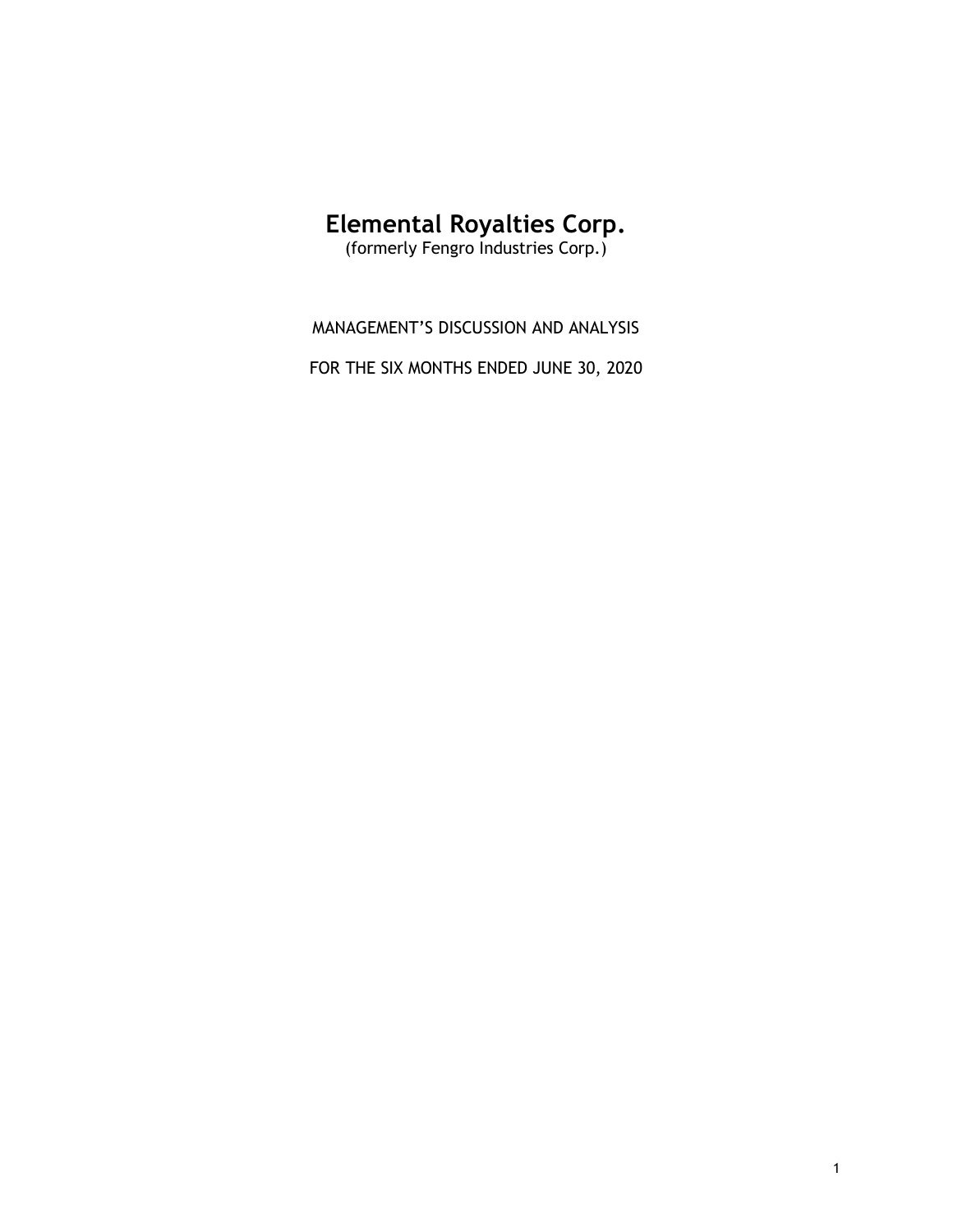The information contained in this Management's Discussion and Analysis ("MD&A") for the six months ended June 30, 2020 has been prepared as of August 31, 2020. It should be read in conjunction with the unaudited condensed interim consolidated financial statements of Elemental Royalties Limited ("ERL Limited") for the six months ended June 30, 2020, together with the audited consolidated financial statements for the year ended December 31, 2019 and related notes thereto and the accompanying MD&A for that fiscal year as well as the unaudited condensed interim consolidated financial statements of Elemental Royalties Corp. (formerly Fengro Industries Corp.) ("Fengro" or "Elemental") for the nine months ended June 30, 2020. The referenced financial statements have been prepared in accordance with International Financial Reporting Standards ("IFRS"), as issued by the International Accounting Standard Board ("IASB"). All amounts are expressed in US dollars unless otherwise indicated.

Additional information is available in the Filing Statement dated July 15, 2020 filed under Elemental's profile on SEDAR at www.sedar.com.

## COMPANY OVERVIEW

#### Elemental Royalties Corp. (formerly Fengro Industries Corp.)

Fengro Industries Corp. was incorporated on March 11, 2004 under the laws of the Province of British Columbia. Fengro was engaged in production of phosphate fertilizers, and acquiring, exploring and evaluating mineral properties in Brazil. In February 2020, the Company complete a disposition of all the assets, liabilities and undertakings in Brazil.

#### Elemental Royalties Limited

Elemental Royalties Limited is a company incorporated on July 15, 2016 in the British Virgin Islands pursuant to the BVI Business Companies Act, 2004. ERL Limited's core business is the acquisition of royalties over producing, or near producing assets, from established operators and counter-parties, offering financing solutions to the metals and mining industry. Since ERL Limited's formation in 2016, the company has developed a diversified portfolio of royalties providing exposure primarily to gold and silver producing assets.

#### REVERSE TAKEOVER TRANSACTION AND OTHER RELATED TRANSACTIONS

On April 27, 2020, ERL Limited entered into a binding business combination agreement pursuant to the November 5, 2019 non-binding letter of intent with Fengro. On July 27, 2020, ERL Limited completed the reverse takeover ("RTO") of Fengro (the "Transaction") and on July 30, 2020 the Elemental shares commenced trading on the TSX Venture Exchange under the trading symbol "ELE".

Effective July 27, 2020, Fengro changed its name to "Elemental Royalties Corp." and consolidated its share capital (the "Consolidation") on the basis of 209 (old) common shares for 1 (new) common share. Immediately following the Consolidation, Fengro had an aggregate of 753,706 common shares outstanding.

Pursuant to the terms of the Transaction all outstanding securities of ERL Limited were exchanged (the "Share Exchange") for post-Consolidation securities of Elemental on a 4.8114 for 1 basis, resulting in 22,664,788 Elemental common shares being issued to former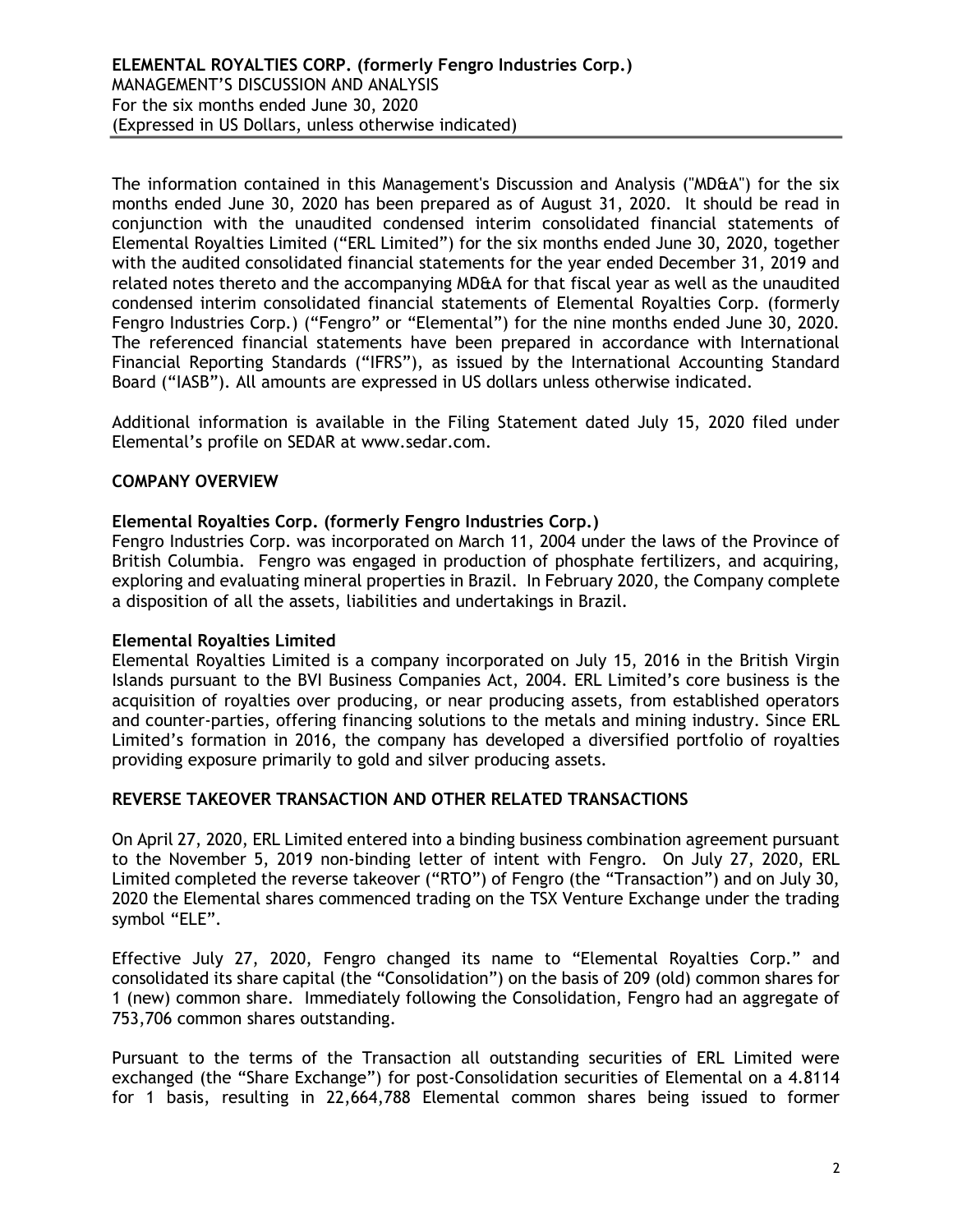shareholders of ERL Limited. The 497,797 PSUs outstanding at June 30, 2020 were exchanged on a 4.8114 for 1 basis, resulting in 2,395,109 replacement PSUs being issued.

The Transaction is a reverse takeover transaction as ERL Limited shareholders held 96.78% of the resulting issuer shares and Fengro shareholders held 3.22% of the resulting issuer shares.

Further details regarding the Transaction can be found in the Filing Statement dated July 15, 2020 filed under Elemental's profile on SEDAR at www.sedar.com.

#### Subscription Receipt Financing

In conjunction with the Transaction, Elemental completed a brokered subscription receipt financing of 18,437,715 post-Consolidation common shares at CAD\$1.30 per common share for gross proceeds of CAD\$23,969,030 (\$17,917,153). In connection with the financing, Elemental paid cash finders' fees of CAD\$1,263,142 (\$944,215).

#### Stock options and Performance Share Units

As part of the Transaction, Elemental issued 500,000 post-Consolidation PSUs and 900,000 post-Consolidation stock options to certain directors and officers.

The PSUs vest once Elemental's share price reaches between CAD\$1.70 and CAD\$2.20 per share and a period of time has passed. 160,000 PSUs vest after 2 years (July 28, 2022) if the share price reaches CAD\$1.70. 340,000 PSUs vest after 3 years (July 28, 2023) if the share price reaches CAD\$2.20.

The 900,000 stock options are excisable at CAD\$1.50 per share and expire on July 28, 2025. The stock options vest on July 28, 2021.

## Escrowed Shares

On completion of the Transaction, certain principals of Elemental entered into a Tier 1 Value Escrow Agreement with the TSX Venture Exchange and Computershare Trust Company of Canada, as escrow agent, in respect of 8,883,783 Elemental common shares and 2,760,109 PSUs. Under the terms of the Escrow Agreement, 25% of such escrowed securities were released upon closing (July 27, 2020) with subsequent 25% releases occurring 6, 12, and 18 months from closing.

#### Fengro Loan

On August 4, 2020, Elemental entered into a settlement agreement with Tembo Mining Capital Fund LP ("Tembo") whereby 65,996 common shares were agreed to be issued to settle CAD\$115,494 of debt incurred pursuant to a bridge loan made to Fengro in March 2019. The debt was comprised of CAD\$100,000 of principal, a CAD\$5,000 establishment fee and CAD\$10,494 of interest. The issuance of the shares is subject to TSX Venture Exchange approval.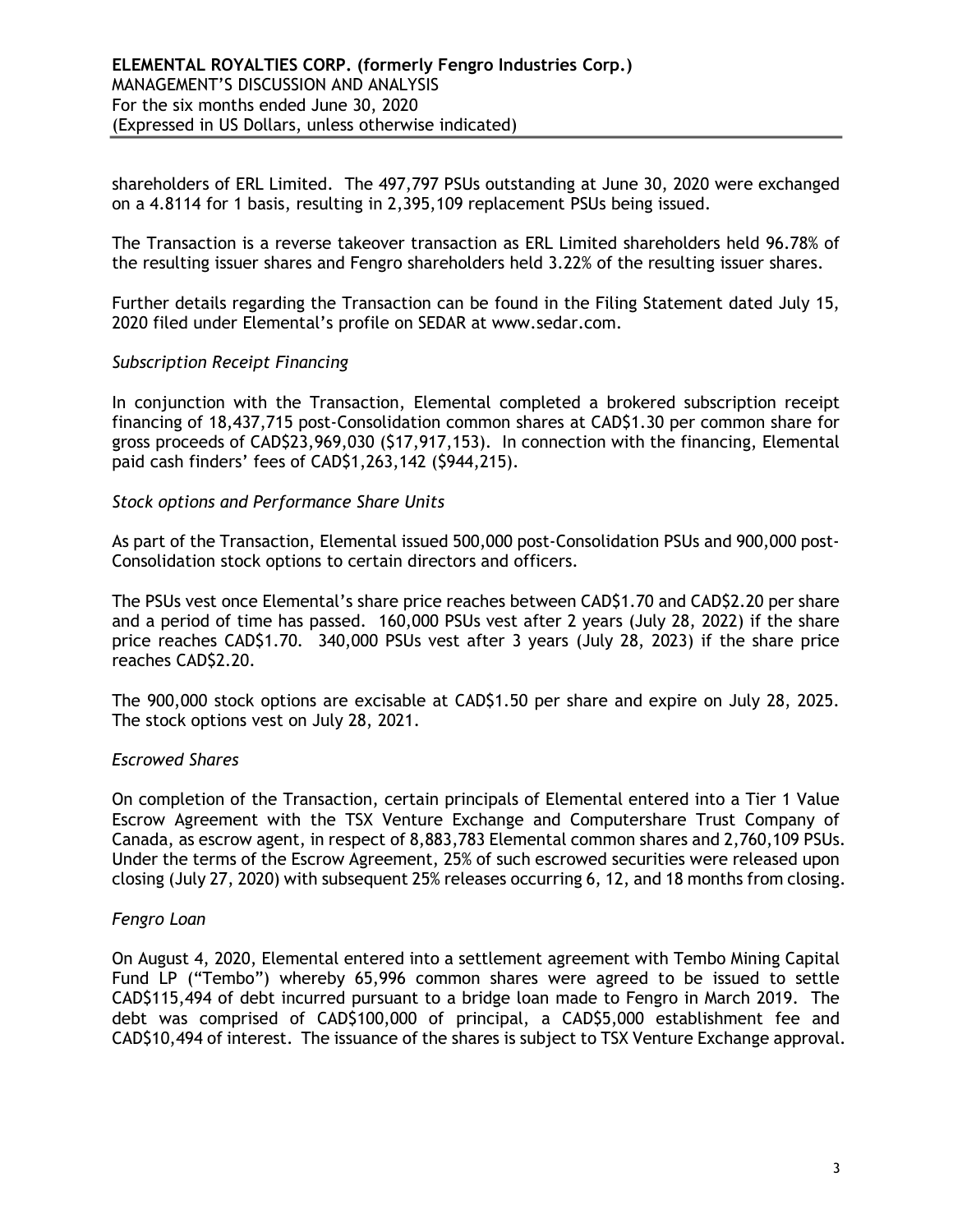An additional amount of CAD\$115,494 was paid on August 19, 2020 to settle the remaining CAD\$100,000 of principal, CAD\$5,000 of establishment fee and CAD\$10,494 of interest that was due to an arms' length party.

#### Convertible Loan

On January 9, 2020, ERL Limited entered into a Convertible Loan Agreement with Tembo, an arms' length company. Pursuant to the terms of the agreement, ERL Limited received a loan of \$2,000,000 bearing interest at a rate of 12% per annum and maturing on July 7, 2020. In addition, the lender was to receive an arrangement fee of \$200,000 payable on maturity. On May 13, 2020, the Convertible Loan Agreement was amended with a revised maturity date of August 6, 2020. All other terms remained the same.

On August 4, 2020, Tembo converted the \$2,000,000 loan, the \$200,000 arrangement fee and \$134,667 of accrued interest. The conversion price was CAD\$1.30 per common share resulting in Elemental issuing 2,406,322 post-Consolidation shares.

## Credit Facility

On December 19, 2019, ERL Limited entered into a Credit Agreement with Sprott Private Resource Lending ("Sprott"), an arms' length company, pursuant to which ERL Limited would be provided with a \$8,500,000 senior secured credit facility (the "Sprott Credit Facility"). On January 23, 2020, the Company received \$8,500,000 from the Sprott Credit Facility. The Sprott Credit Facility bears interest at a rate of 11.50% per annum paid monthly, maturing on July 23, 2020 and is secured by all assets of the Company. In addition, the lender was to receive a fee of \$190,250 payable on completion of the Transaction in shares at the Transaction share price. A separate fee of \$80,000 was paid for the lender making a potential future financing facility available. On July 1, 2020, the Sprott Credit Facility was amended with a revised maturity date of August 23, 2020.

On August 7, 2020, Elemental repaid \$8,539,939 of the Sprott Credit Facility which included \$8,499,999 of principal, \$20,933 of legal fees and \$19,007 of interest. Elemental also issued 196,207 post-Consolidation shares to settle the \$190,250 arrangement fee. The principal balance remaining on the Sprott Credit Facility is \$1.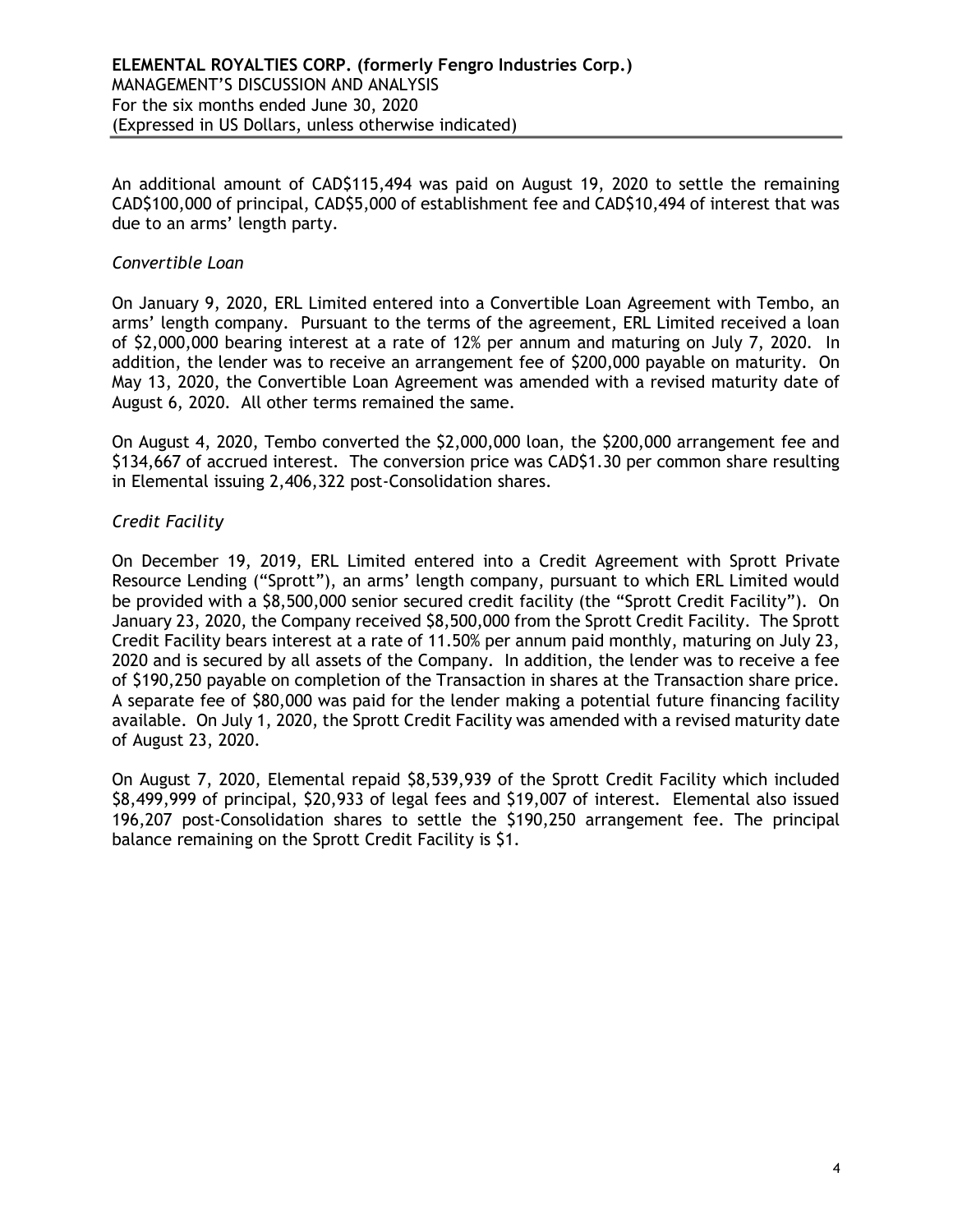## OVERALL PERFORMANCE

Highlights of ERL Limited during the six months ended June 30, 2020 and subsequent to June 30, 2020:

- Revenue of \$2,507,350.
- Operating cash flow of \$138,254.
- Net loss of \$1,147,335.
- On December 13, 2019, ERL Limited entered into an agreement to acquire 100% of the issued capital of Sanembaore Sarl Pty Ltd ("SNB"), a company incorporated under the laws of Australia. SNB's principal asset was a 1% net smelter return royalty over Teranga Gold Corporation's Wahgnion project in Burkina Faso. The acquisition closed on January 29, 2020. In consideration for 100% of the issued capital of SNB, ERL Limited agreed to pay a total of \$12,500,000 consisting of a first payment of \$500,000, a second payment of \$2,500,000 and issuing 285,714 pre-RTO common shares (issued on January 16, 2020 at the fair value of \$1,000,000) and a final payment of \$8,500,000. The final payment as well as a late interest payment of \$73,014 was made on January 23, 2020.
- On January 7, 2020, ERL Limited completed a private non-brokered financing by issuing 103,145 pre-RTO common shares at a price of \$3.50 per pre-RTO share for proceeds of \$361,007.
- On January 9, 2020, ERL Limited entered into an unsecured convertible loan agreement with Tembo Capital Mining GP, LP as lender for an aggregate amount of \$2,000,000. This amount was used to satisfy in part the total acquisition price of the Wahgnion royalty, completed on January 29, 2020.
- On January 22, 2020, ERL Limited entered into a senior secured credit facility with Sprott Private Resource Lending, pursuant to which Sprott advanced to ERL Limited \$8,500,000. This amount was used to satisfy in part the total acquisition price of the Wahgnion royalty, completed on January 29, 2020. The Sprott Credit Facility is secured against ERL Limited's assets. On August 7, 2020, Elemental repaid \$8,539,939 of the Sprott Credit Facility which included \$8,499,999 of principal, \$20,933 of legal fees and \$19,007 of interest. The principal balance remaining on the Sprott Credit Facility is \$1.
- On May 1, 2020, ERL Limited completed a private non-brokered financing by issuing 257,904 pre-RTO common shares at a price of \$3.50 per pre-RTO share for proceeds of \$902,664.
- On July 27, 2020, ERL Limited closed the Transaction and on July 30, 2020 the Elemental shares commenced trading on the TSX Venture Exchange under the trading symbol "ELE".
- On August 4, 2020, Tembo converted the \$2,000,000 loan, the \$200,000 arrangement fee and \$134,667 of accrued interest. The conversion price was CAD\$1.30 per post-Consolidation common share resulting in Elemental issuing 2,406,322 post-Consolidation shares.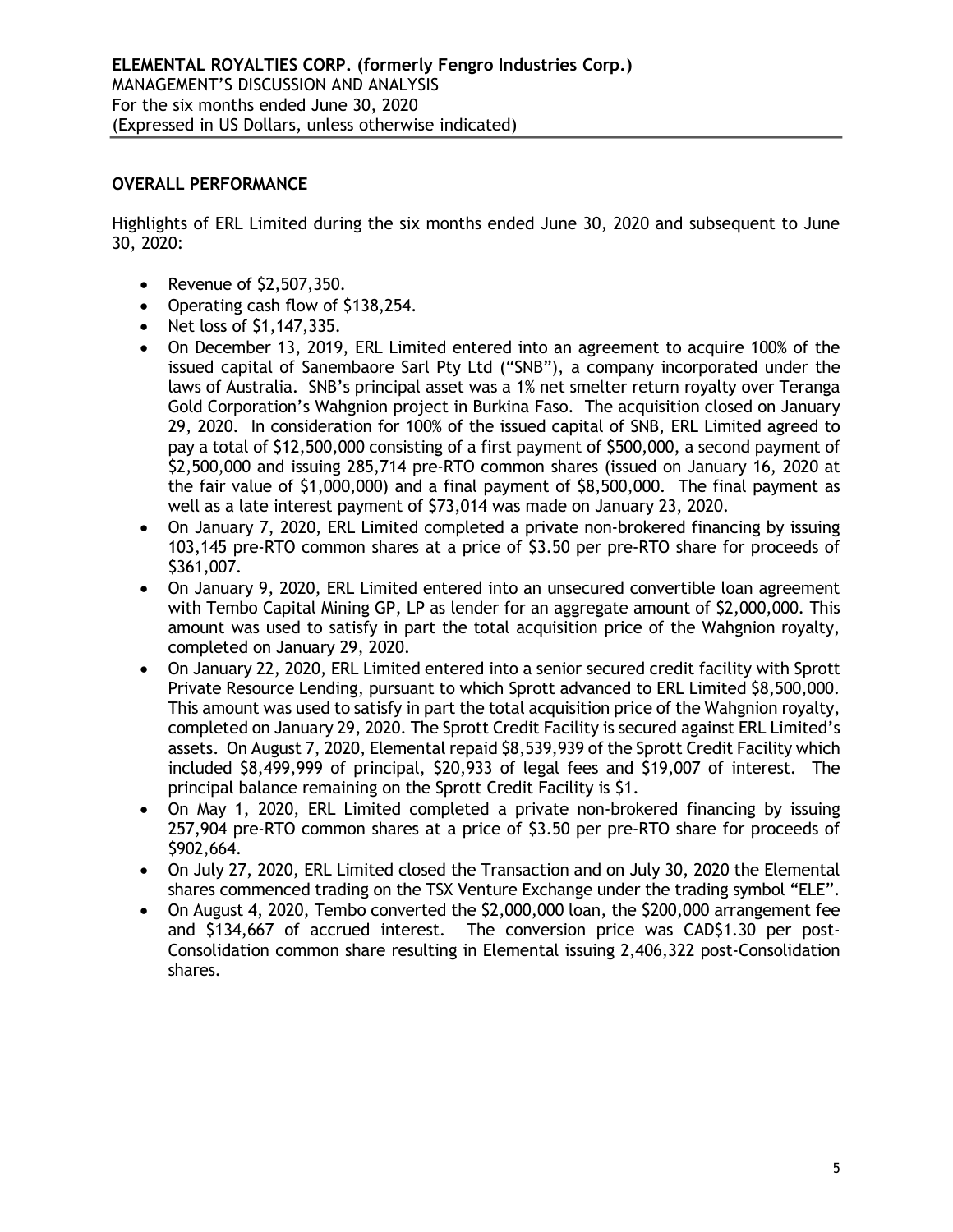## ROYALTY PORTFOLIO

Elemental's focus is securing royalties over high-quality precious metals assets with established operators.

The following table lists the royalty interests that Elemental owns either directly, or indirectly through one of its subsidiaries as at June 30, 2020:

| Property           | <b>Operator</b>                      | Location               | Commodity<br><b>Exposure</b> | <b>Stage</b> | Royalty<br><b>Interest</b> |           |
|--------------------|--------------------------------------|------------------------|------------------------------|--------------|----------------------------|-----------|
| Wahgnion           | Teranga Gold                         | <b>Burkina</b><br>Faso | Gold                         | Production   | <b>1% NSR</b>              |           |
| Amancaya           | <b>Austral Gold</b><br>Limited       | Chile                  | Gold & Silver                | Production   | 2.25% NSR                  |           |
| Mercedes           | <b>Premier Gold</b><br>Mines Limited | Mexico                 | Gold & Silver                | Production   | $1\%$ NSR <sup>(1)</sup>   |           |
| Kwale              | <b>Base Resources</b><br>Limited     | Kenya                  | Mineral<br>Sands             | Production   | 0.25% GRR                  |           |
| Mount              | Zijin Mining                         | West                   | Gold                         | Production   | 5%<br><b>NPI</b>           | <u>or</u> |
| Pleasant           | Group                                | Australia              |                              |              | A\$10/oz                   |           |
| <b>Panton Sill</b> | Panoramic                            | West                   | Platinum                     | Feasibility  | 0.5% NSR                   |           |
|                    | Resources<br>Limited                 | Australia              | Palladium<br>Gold            |              |                            |           |

 $(1)$  Rovalty revenue due to Elemental after hurdle, being the earlier of: (a) the date on which 450,000 ounces of gold equivalent have been produced after July 28, 2016 and b) the sixth anniversary of that date (July 28, 2022)

## Principle Royalties:

#### Wahgnion Project Burkina Faso

On January 29, 2020, ERL Limited completed the acquisition of the Wahgnion royalty pursuant to the Wahgnion Royalty Purchase Agreement for aggregate consideration of \$12,500,000. The Wahgnion royalty was created pursuant to a contract of sale between Sanembaore Sarl Pty Ltd. and Gryphon Minerals West Africa Pty Ltd. dated November 12, 2007 as amended May 22, 2008. Under this contract of sale, Gryphon Minerals West Africa Pty Ltd acquired a 51% interest in the project and joint venture assets of Wahgnion Project, and Sanembaore Sarl Pty Ltd., received a 1% NSR royalty.

In August 2020 Teranga Gold announced an increase to Wahgnion's 2020 production guidance to between 150,000 – 165,000 ounces, a 15% – 18% improvement on earlier guidance.

Teranga has also updated the Life of Mine plan, increasing annual expected production by 25% with annual gold production expected to average 150,000 ounces to 2025.

A multi-year drilling and exploration program has commenced with the goal of extending the mine life to 15 years at three existing deposit areas and more than a dozen exploration targets.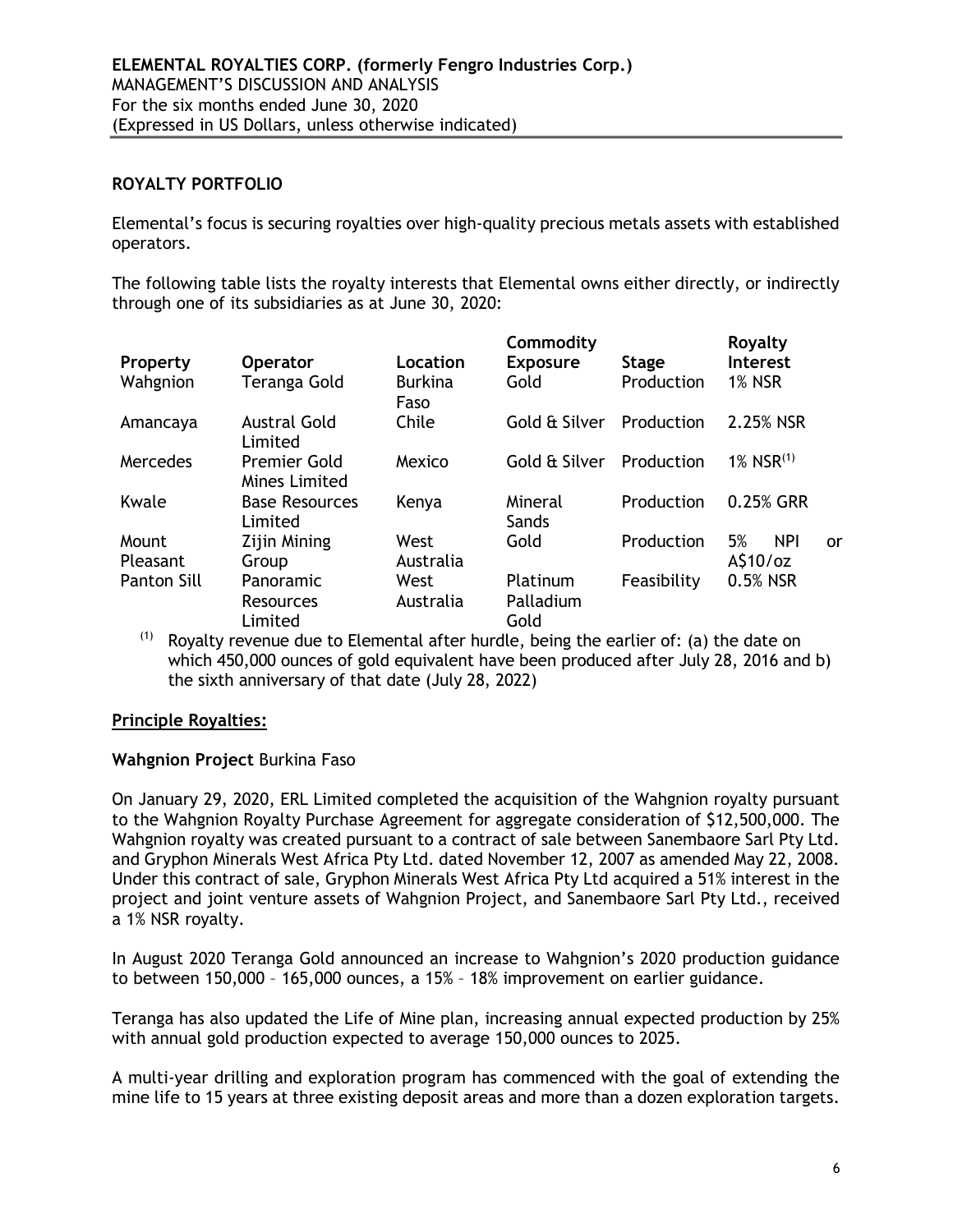## Amancaya Project Chile

ERL Limited acquired the Amancaya Royalty from Minera Meridian Limitada, pursuant to the Amancaya Royalty Purchase Agreement on June 15, 2018 for an aggregate consideration of \$3,550,000. Under the terms of the Amancaya Royalty Purchase Agreement, ERL Limited acquired the 2.25% NSR royalty including the royalty payments accrued or payable from April 1, 2018.

The Amancaya Royalty was created pursuant to the terms of a net smelter returns royalty agreement between Minera Meridian Ltda, and Guanaco Compania Minera, SPA entered into on August 8, 2014. Under this agreement, Guanaco Compania Minera SPA, the owner of an interest in certain mineral properties granted a 2.25% NSR royalty calculated on production from the properties to Minera Meridian Ltda.

#### Mercedes Project Mexico

ERL Limited acquired the Mercedes Royalty from Yamana Gold Inc. pursuant to the Mercedes Royalty Purchase Agreement entered into on June 15, 2018 for an aggregate consideration of \$950,000.

The Mercedes Royalty was created pursuant to the terms of the net smelter return royalty agreement dated September 30, 2016 between Yamana Minera Meridian S. de. R. L., de C.V., Premier Gold Mines (Netherlands) B.V., and 2536066 Ontario Inc. Under this agreement, Yamana Minera Meridian S. de. R.L., de C.V. was granted a 1% NSR royalty on the property as part of the consideration for the share purchase agreement under which Premier Gold Mines (Netherlands) B.V., and 2536066 Ontario Inc., acquired all shares of Meridian Gold Holdings the parent company of Minera Meridian Minerales.

## DISCUSSION OF OPERATIONS

The discussion of operations relates to the ERL Limited condensed interim consolidated financial statements for the three and six months ended June 30, 2020 and 2019.

|                                     | Six months ended June 30, |            |  |
|-------------------------------------|---------------------------|------------|--|
|                                     | 2020                      | 2019       |  |
|                                     |                           |            |  |
|                                     |                           |            |  |
| Revenue from royalty interests      | 2,507,350                 | 1,106,519  |  |
| Depletion of royalty interests      | (765, 363)                | (308, 012) |  |
| General and administrative expenses | (891, 507)                | (263, 078) |  |
| Share-based compensation expense    | (306, 509)                | (116, 216) |  |
| Interest and financing expenses     | (1, 246, 062)             | (84, 600)  |  |
| Other                               | 74,240                    | 100        |  |
| Tax expense                         | (519, 484)                | (344, 067) |  |
| Net loss for the period             | (1, 147, 335)             | (9, 354)   |  |
|                                     |                           |            |  |
| Operating cash flows                | 138,254                   | 243,542    |  |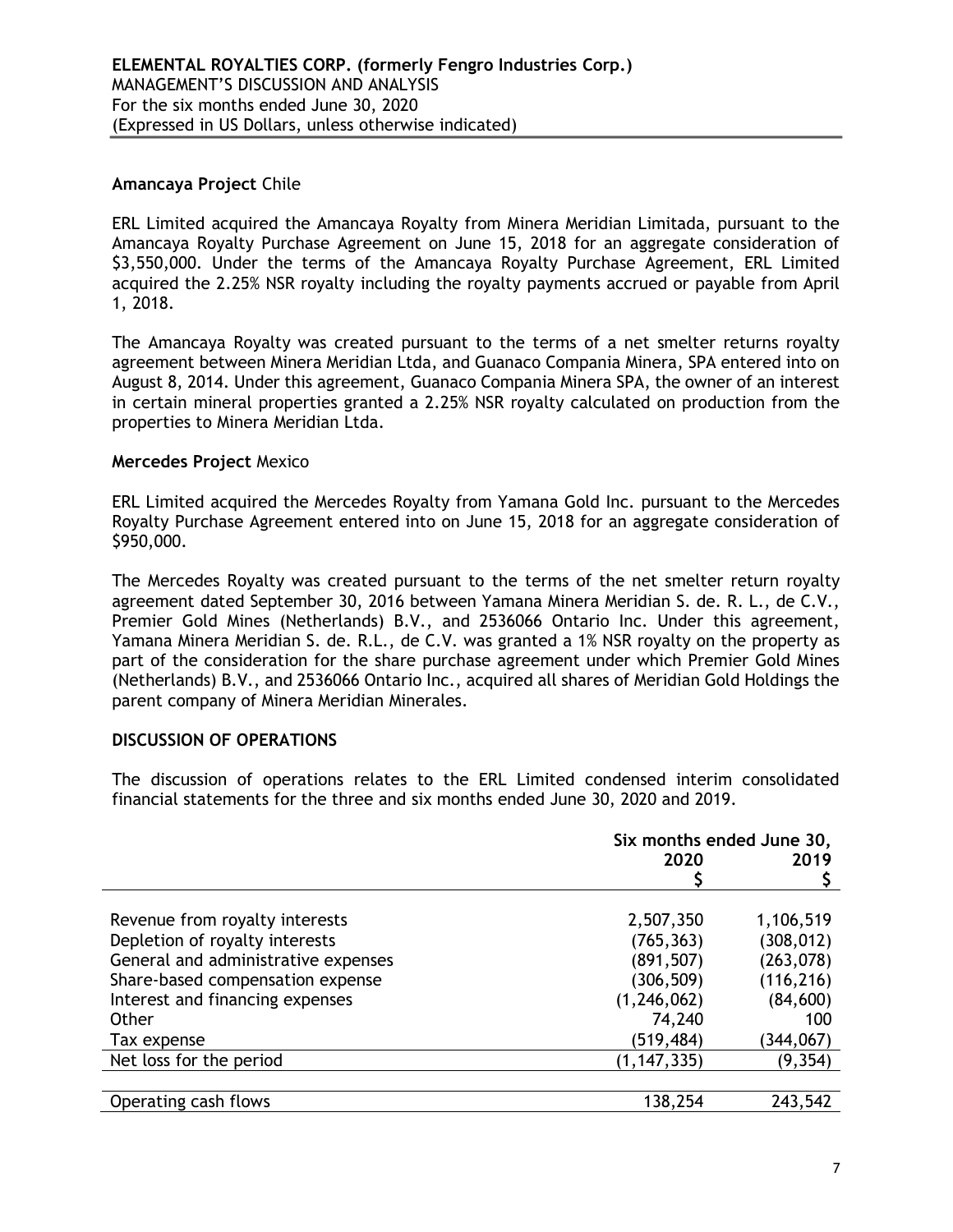ERL Limited recorded a net loss of \$1,147,335 for the six months ended June 30, 2020 as compared to a net loss of \$9,354 for the six months ended June 30, 2019. The increase in net loss is due to a combination of factors including:

- Royalty revenue increased to \$2,507,350 for the six months ended June 30, 2020 compared to \$1,106,519 for the six months ended June 30, 2019 due to a full periods of royalty revenue for the 2.25% NSR Amancaya Royalty and the 1% NSR Mercedes royalty as well as the royalty revenue from the Wahgnion royalty acquired in January 2020. Depletion of royalty interests increased from \$308,012 for the six months ended June 30, 2019 to \$765,363 for the six months ended June 30, 2020.
- General and administrative expense increased from \$263,078 for the six months ended June 30, 2019 to \$891,507 for the six months ended June 30, 2020 due primarily to an increase in employment costs from \$155,827 to \$217,091 and an increase in professional and consultancy fees from \$52,803 to \$551,442.
- Interest and finance expense increased from \$84,600 in the 2019 period to \$1,246,062 in the 2020 period due to fees associated with the Sprott Credit Facility and the Tembo loan.
- Withholding tax expense increase from \$344,067 in the 2019 period to \$519,484 in the 2020 period due to the increase in revenues subject to withholding tax.
- Gain on acquisition of \$74,240 relates to the acquisition of Elemental Resources Ltd. ("ERLUK") in May 2020.

During the three months ended June 30, 2020, ERL Limited recorded a net loss of \$768,033 as compared to net income of \$95,777 for the three months ended June 30, 2019. The loss during the 2020 period includes additional interest and finance expense from the Sprott Credit Facility and the Tembo Loan and additional professional fees relating to the Transaction. These additional expenses were offset by increased revenues from the Wahgnion royalty.

# SUMMARY OF QUARTERLY RESULTS

The following is selected financial data of ERL Limited for the last eight quarters ending with the most recently completed quarter, being the three months ended June 30, 2020.

|                   | THREE MONTHS ENDED                                         |            |            |           |  |  |
|-------------------|------------------------------------------------------------|------------|------------|-----------|--|--|
|                   | March 31, December 31,<br>September 30,<br><b>June 30,</b> |            |            |           |  |  |
|                   | 2020                                                       | 2020       | 2019       | 2019      |  |  |
|                   | (\$)                                                       |            | (Ş)        | (\$)      |  |  |
| Total revenues    | 1,294,687                                                  | 1,212,663  | 647,991    | 660,849   |  |  |
| Net (loss) income | (768, 033)                                                 | (379, 302) | (144, 512) | 72,056    |  |  |
| Total assets      | 19,312,334                                                 | 18,375,516 | 6,666,315  | 6,227,180 |  |  |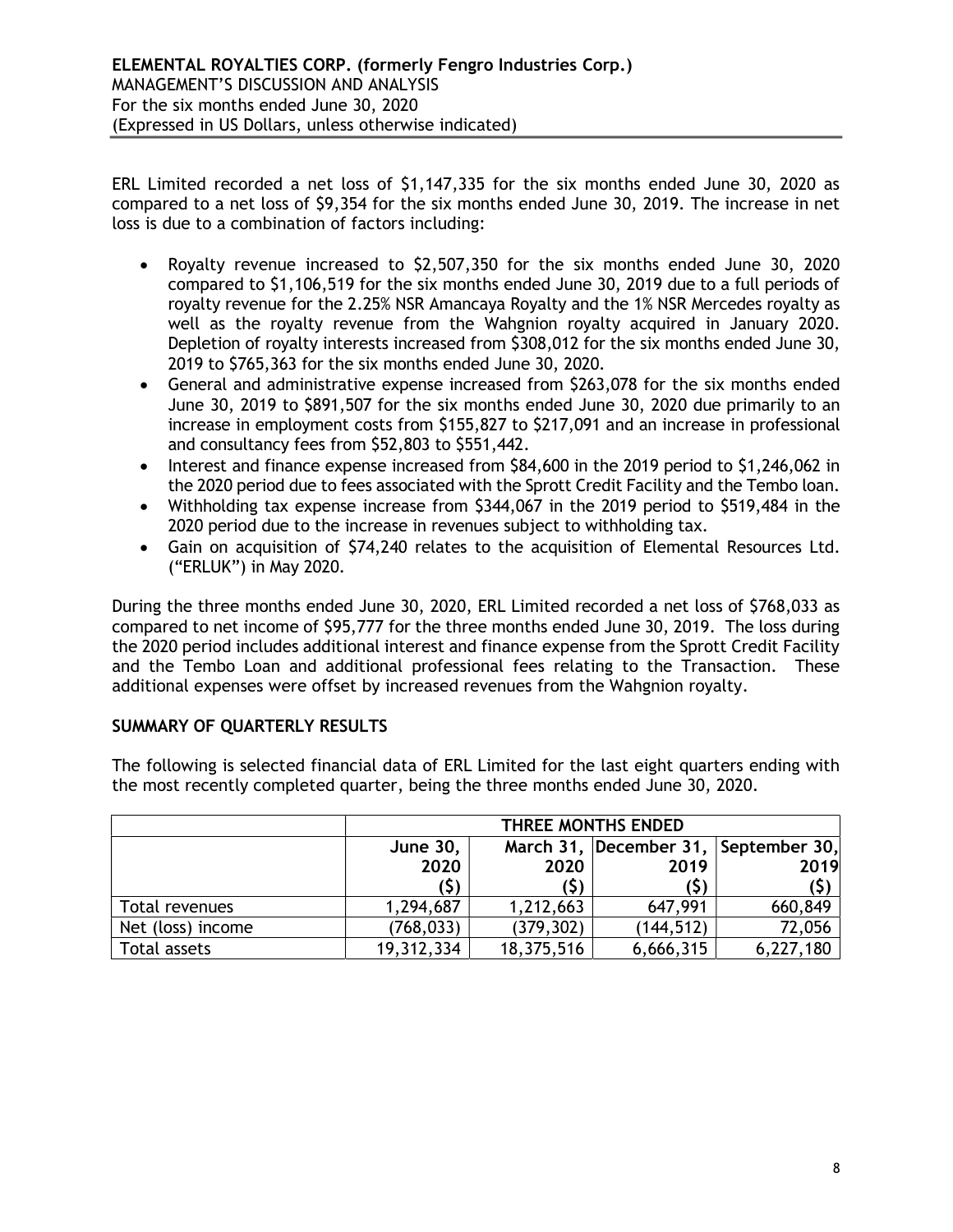|                   |                 | THREE MONTHS ENDED                      |            |            |  |  |
|-------------------|-----------------|-----------------------------------------|------------|------------|--|--|
|                   | <b>June 30,</b> | December 31, September 30,<br>March 31, |            |            |  |  |
|                   | 2019            | 2019                                    | 2018       | 2018       |  |  |
|                   | (\$)            | S)                                      | (\$)       |            |  |  |
| Total revenues    | 709,059         | 397,460                                 | 503,565    | 417,046    |  |  |
| Net income (loss) | 95,777          | (105, 131)                              | (161, 551) | (120, 323) |  |  |
| Total assets      | 6,117,450       | 5,825,721                               | 6,057,916  | 6,745,502  |  |  |

The increase in assets at Match 31, 2020 is due to the acquisition of the Wahgnion royalty on January 29, 2020 for aggregate consideration of \$12,500,000.

## LIQUIDITY AND CAPITAL RESOURCES

As at June 30, 2020, ERL Limited's cash balance was \$1,242,695 (December 31, 2019 - \$812,572) with a working capital deficiency of \$8,617,373 (December 31, 2019 – working capital deficiency of \$1,015,119). The increase in working capital deficiency was due to the \$8,500,000 credit facility and \$2,000,000 convertible loan entered into during the 2020 period.

ERL Limited's operations provided \$138,254 during the six months ended June 30, 2020 (2019 – \$243,542) with \$10,927,542 (2019 - \$100 provided by) used in investing activities. The cash requirements during the first two quarters of fiscal 2020 was funded mainly from the \$8,500,000 credit facility and \$2,000,000 convertible loan and the net proceeds from share issuances of \$1,256,487.

ERL Limited's aggregate operating, investing, and financing activities during the six months ended June 30, 2020 resulted in an increase in its cash balance from \$812,572 at December 31, 2019 to \$1,242,695 at June 30, 2020.

The directors regularly review cash flow forecasts to determine whether the Company has sufficient cash reserves to meet future working capital requirements and discretionary business development opportunities.

The condensed interim consolidated financial statements are prepared on a going concern basis. In assessing whether the going concern basis is appropriate, the Directors have taken into account all relevant available information about the current and future position of ERL Limited, including the current level of resources, expected royalty revenues, securing additional funding from investors and its repayment obligations under the Sprott Credit Facility. Subsequent to June 30, 2020, Elemental completed a brokered financing for gross proceeds of CAD\$23,969,030. The financing was used in part to repay the Sprott Credit Facility.

In the current business climate, the Directors acknowledge the COVID-19 pandemic and the potential impact on the mining operations in which Elemental holds royalty interests and receives revenues. The Directors are closely monitoring the impact and mitigating actions by each of the mine operators and are pleased to note there has been no significant disruption to production to date. The diversified royalty interests held by Elemental across a number of different mine operators and geographical locations further mitigates this risk.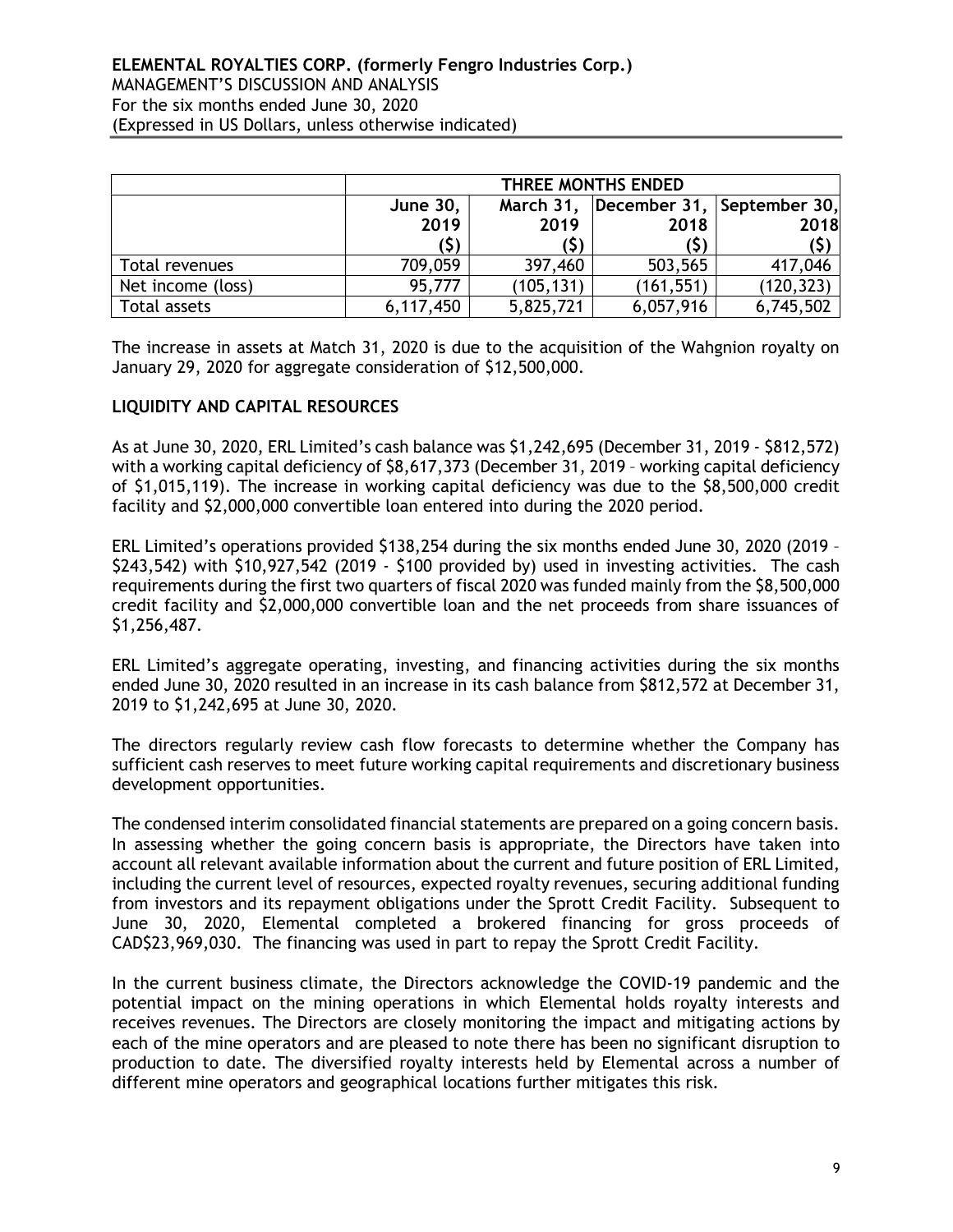## FINANCING ACTIVITIES

During the six months ended June 30, 2020, ERL Limited completed the following equity financing transactions:

- 1) On January 7, 2020, the Company issued 103,145 ordinary shares at a price of \$3.50 per share to raise gross proceeds of \$361,007;
- 2) On January 23, 2020, the Company issued 285,714 ordinary shares at \$3.50 per share as part of the acquisition of SNB.
- 3) On April 21, 2020, the Company issued 2,146 ordinary shares at \$3.50 per share as payment of a bonus; and
- 4) On May 1, 2020, the Company issued 257,904 ordinary shares at \$3.50 per share to raise gross proceeds of \$902,664.

During the six months ended June 30, 2019, ERL Limited completed the following equity financing transactions:

- 1) On February 22, 2019, the Company issued 27,000 ordinary shares at \$3.00 per share to raise gross proceeds of \$81,000;
- 2) On February 22, 2019, the Company issued 8,358 ordinary shares at \$3.00 per share as payment of \$25,074 of dividends;
- 3) On February 22, 2019, the Company issued 6,592 ordinary shares at \$3.00 per share as payment of \$19,776 of a bonus;
- 4) On June 14, 2019, the Company issued 100,000 ordinary shares at \$3.00 per share to settle the remainder of the loan to Flewis Holdings Pty Limited;
- 5) On June 14, 2019, the Company issued 478,819 ordinary shares at \$3.00 per share to raise gross proceeds of \$1,436,457. The Company incurred finders' fees of \$2,700; and
- 6) On June 14, 2019, the Company issued 9,639 ordinary shares at \$3.00 per share as payment of \$28,917 of dividends.

Subsequent to June 30, 2020, Elemental completed a brokered subscription receipt financing of 18,437,715 post-Consolidation common shares at CAD\$1.30 per common share for gross proceeds of CAD\$23,969,030 (\$17,917,153). In connection with the financing, Elemental paid cash finders' fees of CAD\$1,263,142 (\$944,215).

## OFF-BALANCE SHEET ARRANGEMENTS

The Company has not entered into any material off-balance sheet arrangements.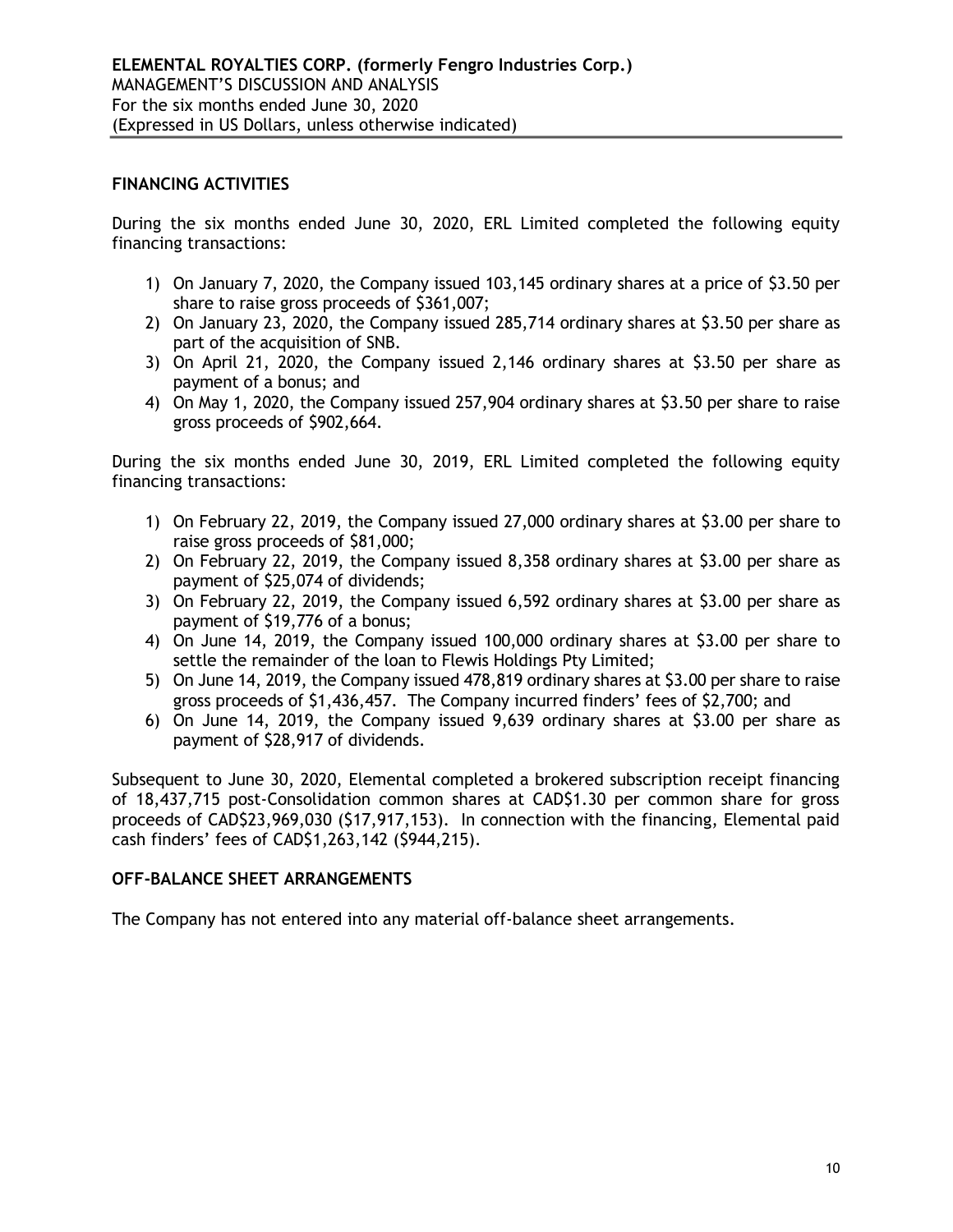## TRANSACTIONS BETWEEN RELATED PARTIES

Key management includes the executive and non-executive directors and the Corporate Development Manager. Key management compensation during the three and six months ended June 30, 2020 and 2019 is as follows:

|                             |         | Three months ended | Six months ended |         |  |
|-----------------------------|---------|--------------------|------------------|---------|--|
|                             |         | <b>June 30,</b>    | <b>June 30,</b>  |         |  |
|                             | 2020    | 2019               | 2020             | 2019    |  |
|                             |         |                    |                  |         |  |
| Salary, fees and pension    | 91,396  | 71,616             | 197,428          | 161,185 |  |
| Share-based payments - PSUs | 248,401 | 116,216            | 306,509          | 232,432 |  |
|                             | 339,797 | 187,832            | 503,937          | 393,617 |  |

Transactions with key management personnel

## Earth Exploration Pty Ltd

During the period Earth Exploration Pty Ltd, a company owned by Peter Williams, a Director of ERL Limited, charged the Company a total of \$19,392 (2019: \$5,948), for consultancy fees and related expenses. There was \$nil outstanding as at June 30, 2020 and no outstanding balance as at December 31, 2019.

## Estera Corporate Services (BVI) Limited

During the period Estera Corporate Services (BVI) Limited charged the company \$10,614 (2019: \$18,438) for directors' fees. There was no outstanding balance at June 30, 2020 (December 31, 2019: \$500).

## Acquisition of Elemental Resources Ltd.

During the period Elemental Resources Ltd., a company in which Frederick Bell and Richard Evans are directors and controlling shareholders, charged employment and office related expenses in the amount of \$90,805 (2019: \$94,775). As at December 31, 2019, \$59,205 was outstanding as payable.

On May 29, 2020, ERL Limited acquired Elemental Resources Ltd. ("ERLUK") for a purchase price of \$1. ERLUK is a management company used to pay United Kingdom based directors, officers and employees as well as other administrative expenses.

ERL Limited paid \$1 to acquire ERLUK which had net liabilities at the date of acquisition of \$4,552 as well as a receivable from ERL Limited of \$78,793 resulting in a gain on acquisition of \$74,240.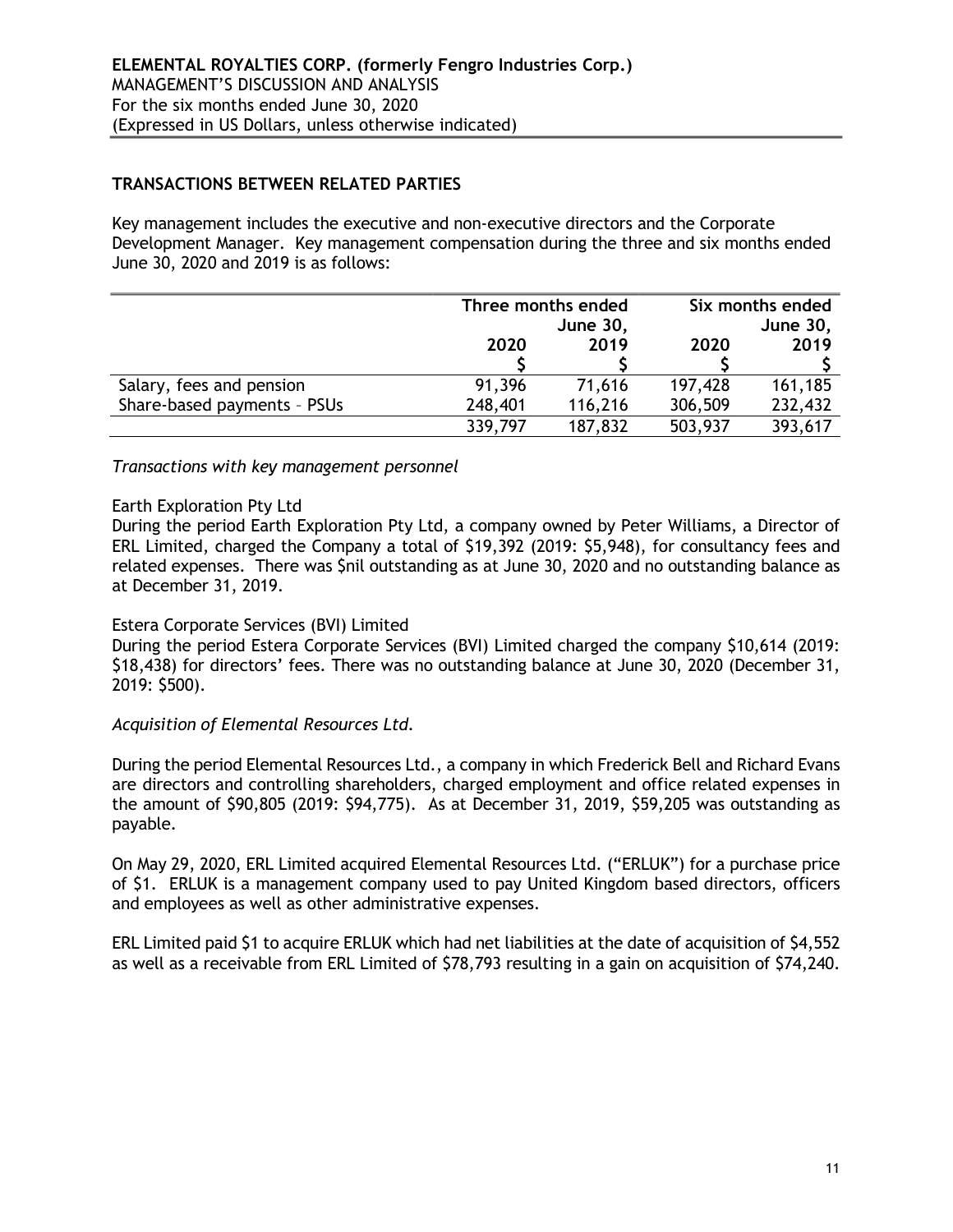# CHANGES IN ACCOUNTING POLICIES INCLUDING INITIAL ADOPTION

New standards, interpretations and amendments effective from January 1, 2020:

|                                                                                   | <b>Issued Date</b> | <b>IASB</b><br>mandatory<br>effective date <sup>1</sup> |
|-----------------------------------------------------------------------------------|--------------------|---------------------------------------------------------|
| <b>Amendments to Existing Standards</b>                                           |                    |                                                         |
| Amendments to References to the conceptual framework in 29-Mar-18<br><b>IFRSs</b> |                    | 01-Jan-20                                               |
| Amendment to IFRS 3 Business Combinations                                         | 22-Oct-18          | 01-Jan-20                                               |
| Amendments to IAS 1 and IAS 8: Definition of Material                             | 31-Oct-18          | 01-Jan-20                                               |

<sup>1</sup> Periods beginning unless noted otherwise.

The application of the above standards in the future is not expected to have a material impact on the financial statements.

#### FINANCIAL INSTRUMENTS AND OTHER INSTRUMENTS

ERL Limited's financial instruments consist of cash and cash equivalents, trade and other receivables, trade and other payables and borrowings are all measured at amortized cost.

Discussions of risks associated with financial assets and liabilities are detailed below:

#### Market risk

Market risk is the risk that Elemental's future earnings will be adversely impacted by changes in market prices. Market risk for the Company comprises two types of risk: price risk and foreign currency risk.

#### Price risk

The price risk is the risk that Elemental's future earnings will be adversely impacted by changes in the market prices of commodities.

#### Foreign currency risk

ERL Limited's transactions are carried out in a variety of currencies, including Sterling, Australian Dollar, Canadian Dollar and US Dollar. ERL Limited has not hedged its exposure to currency fluctuations.

#### Interest rate risk

Interest rate risk is the risk that the value of a financial instrument or cash flows associated with the instrument will fluctuate due to changes in market interest rates. Interest rate risk arises from interest bearing financial assets and liabilities that ERL Limited uses. Treasury activities take place under procedures and policies approved and monitored by the Board to minimise the financial risk faced by ERL Limited. Interest-bearing assets comprise cash and cash equivalents which are considered to be short-term liquid assets and the borrowings from Sprott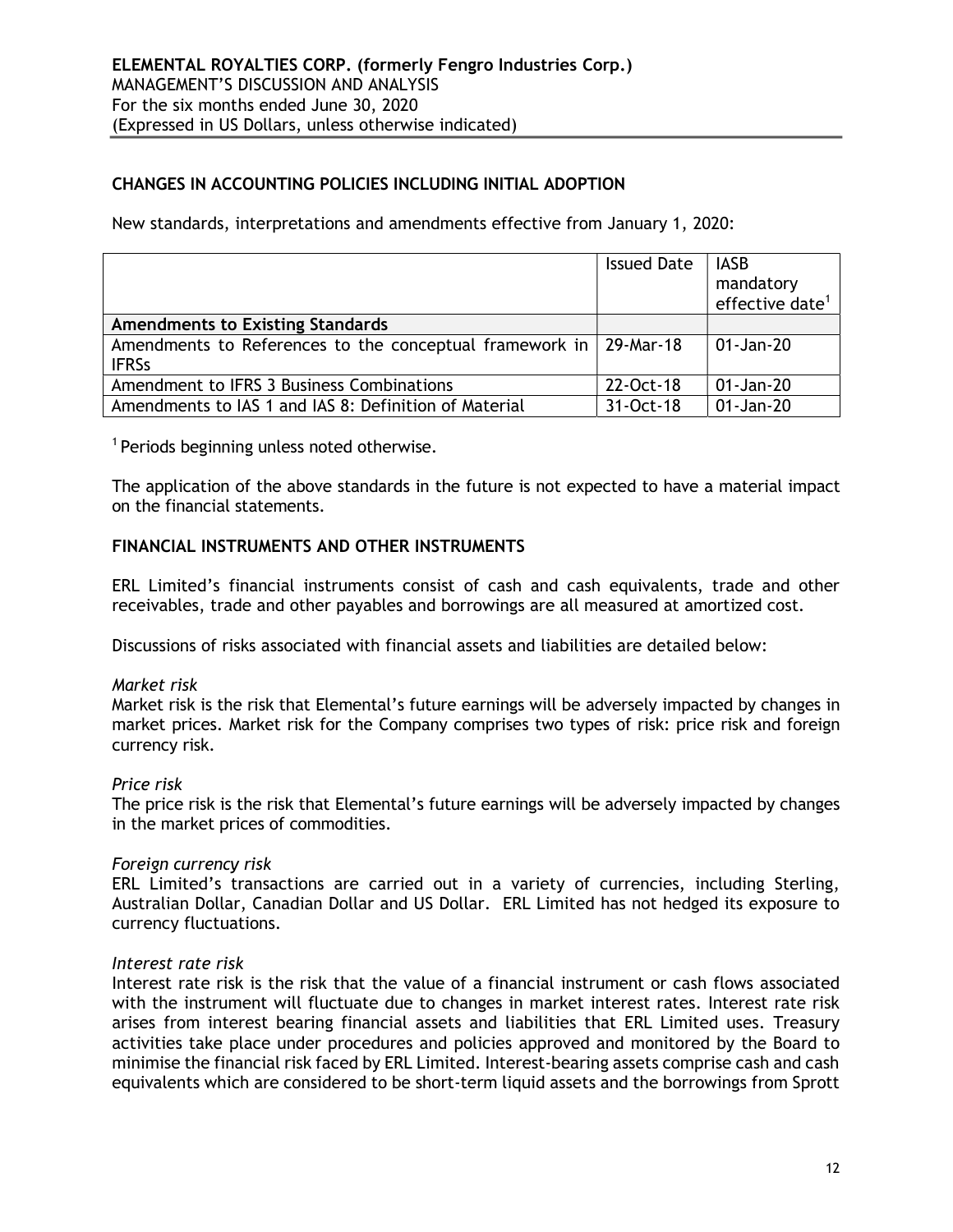and Tembo. The borrowings, which were settled subsequent to June 30, 2020, were at fixed rates of interest of 12% and 11.5%, respectively.

## Liquidity risk

Liquidity risk is the risk that ERL Limited will not be able to meet its financial obligations as they fall due. ERL Limited manages liquidity risk by continuing to monitor forecasted and actual cash flows. ERL Limited has in place a planning and budgeting process to help determine the funds required to support ERL Limited's normal operating requirements on an ongoing basis and its development plans. ERL Limited strives to maintain sufficient liquidity to meet its shortterm business requirements, taking into account its anticipated cash flows from royalty interests, its holdings in cash and its committed liabilities.

#### Credit risk

Credit risk is the risk of loss associated with a counterparty's inability to fulfil its payment obligations. ERL Limited's maximum exposure to credit risk is attributable to cash. The credit risk on cash is limited because ERL Limited invests its cash in deposits with well capitalized financial institutions.

#### Fair values

It is the Board's opinion that the carrying values of the cash and cash equivalents, other receivables, all trade and other payables in the consolidated statement of financial position approximate their fair values due to their short-term nature.

#### Capital risk management

Elemental's objectives when managing capital are to provide shareholder returns through maximisation of the profitable growth of the business and to maintain a degree of financial flexibility relevant to the underlying operating and metal price risks while safeguarding Elemental's ability to continue as a going concern. Elemental manages the capital structure and makes adjustments in the light of changes in economic conditions and risk characteristics of the underlying assets. In order to maintain or adjust the capital structure Elemental may issue new shares, acquire debt, or sell assets. Management regularly reviews cash flow forecasts to determine whether Elemental has sufficient cash reserves to meet future working capital requirements and to take advantage of business opportunities.

## OUTSTANDING SHARE DATA

#### Common shares

As at the date of this report, Elemental had 44,458,738 post-Consolidation common shares issued and outstanding.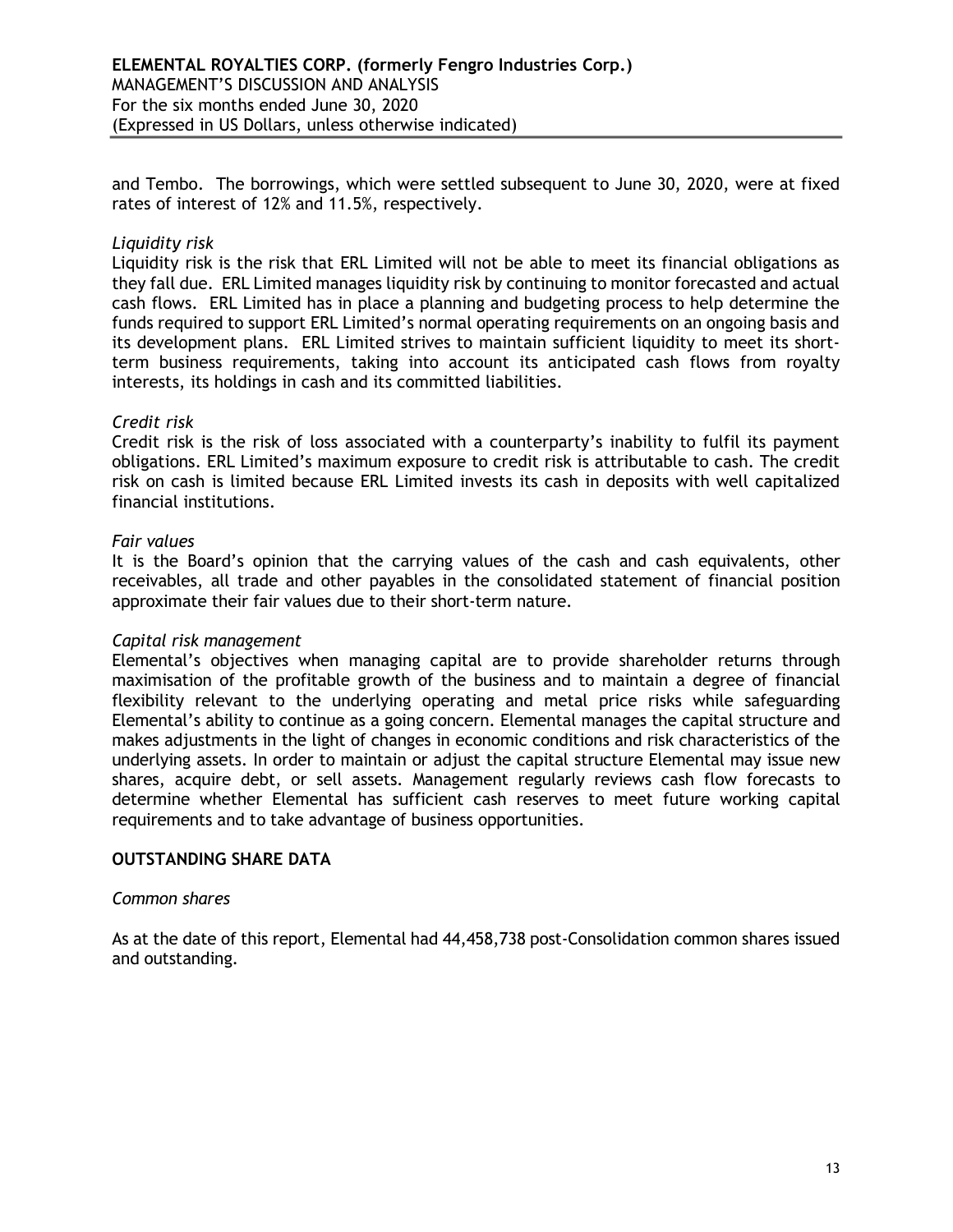## Stock Options and Performance Share Units ("PSUs")

A summary of Elemental's issued and outstanding stock options and PSUs at the date of this report was as follows:

|                    |           | Trading         |               |               |
|--------------------|-----------|-----------------|---------------|---------------|
|                    | Exercise  | Price           | <b>Number</b> | <b>Number</b> |
| <b>Expiry Date</b> | Price     | Hurdle          | Outstanding   | Exercisable   |
|                    |           |                 |               |               |
| July 28, 2025      | CAD\$1.50 |                 | 900,000       |               |
|                    |           |                 |               |               |
| July 28, 2025      |           | CAD\$1.70       | 160,000       |               |
| July 28, 2025      |           | CAD\$2.20       | 340,000       |               |
| June 28, 2023      |           | US\$0.62        | 463,498       | 463,498       |
| June 28, 2023      |           | <b>US\$0.78</b> | 579,483       |               |
| June 28, 2023      |           | US\$0.94        | 579,483       |               |
| June 28, 2023      |           | US\$1.25        | 772,645       |               |
|                    |           |                 |               |               |
|                    |           |                 | 3,795,109     | 463,498       |
|                    |           |                 |               |               |

## FORWARD-LOOKING STATEMENTS

This MD&A contains forward-looking statements. All statements, other than statements of historical fact, constitute "forward-looking statements" and include any information that addresses activities, events or developments that the Company believes, expects or anticipates will or may occur in the future including the Company's strategy, plans or future financial or operating performance and other statements that express management's expectations or estimates of future performance.

Forward-looking statements are generally identifiable by the use of the words "may", "would", "could", "will", "anticipate", "believe", "plan", "expect", "intend", "estimate" and similar expressions have been used to identify these forward-looking statements. These statements reflect management's current beliefs with respect to future events and are based on information currently available to management. Forward-looking statements involve significant risks, uncertainties and assumptions. Examples of such statements include: (A) the intention to complete the Transaction; (B) the intention to grow the business and operations of Elemental. Many factors could cause the actual results, performance or achievements to be materially different from any future results, performance or achievements that may be expressed or implied by such forward-looking statements, including, without limitation, those listed in the "Risk Factors" section of this MD&A. Should one or more of these risks or uncertainties materialize, or should assumptions underlying the forward-looking statements prove incorrect, actual results, performance or achievements may vary materially from those expressed or implied by the forward-looking statements contained in this MD&A. These factors should be considered carefully and prospective investors should not place undue reliance on the forwardlooking statements. Although the forward-looking statements contained in this MD&A are based upon what management of Elemental currently believes to be reasonable assumptions, Elemental cannot assure prospective investors that actual results, performance or